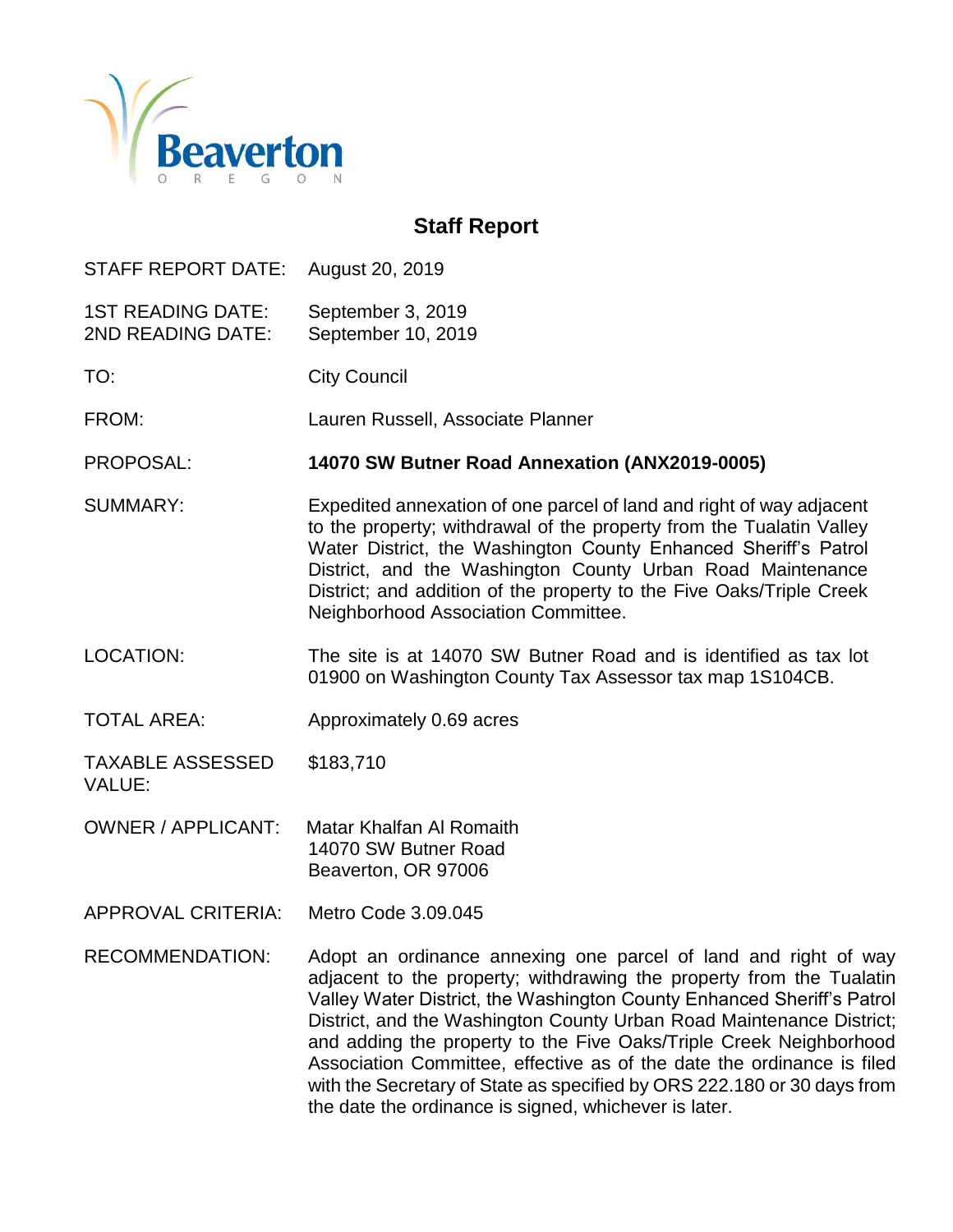# **BACKGROUND**

The subject property is developed with a single-family detached home. It is 500 feet north of the intersection of SW Butner Road and SW Walker Road. The surrounding neighborhood contains a mix of single-family detached homes, multifamily apartments, and a limited amount of low-scale commercial development. A large campus-style office development is southwest across SW Walker Road and a middle school is northwest of the subject property.

The subject property is in unincorporated Washington County. On May 28, 2019, the property owner submitted a Petition for a Consent Annexation to the City of Beaverton. Under ORS 222.125 and Metro Code 3.09.045, consent to annex on the part of the landowner allows this proposal to be processed as an expedited annexation. Under this state law, annexations that are owner-initiated do not require a public hearing.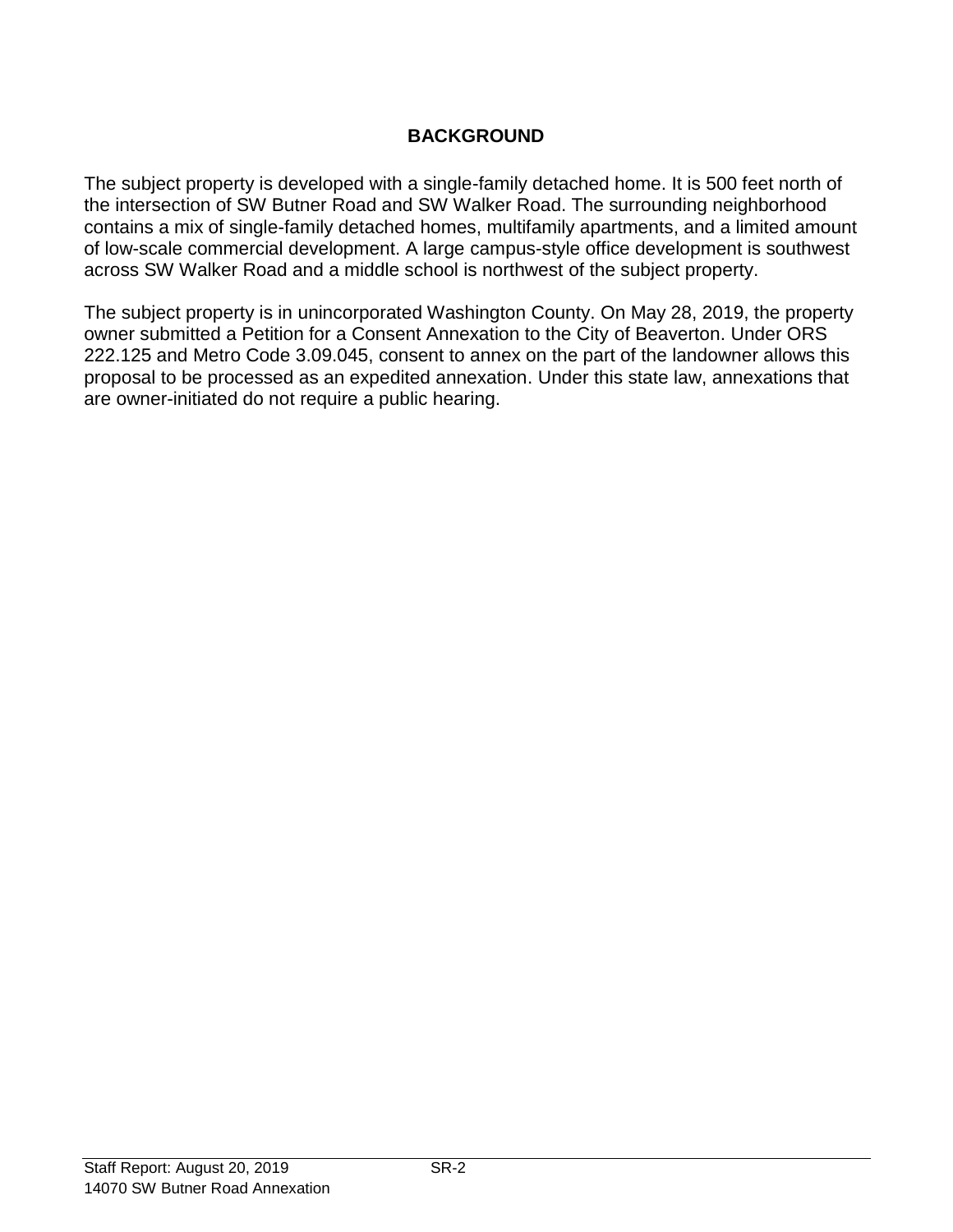## **TABLE OF CONTENTS**

| <b>Metro Code Section 3.09.045 Expedited Decisions</b>     | $SR-5 - SR-11$      |
|------------------------------------------------------------|---------------------|
| <b>Legal Description for Annexation 2019-005</b>           | <b>Attachment A</b> |
| Legal Description for Right of Way for Annexation 2019-005 | <b>Attachment B</b> |
| Map                                                        | <b>Attachment C</b> |

### **Exhibits**

# **Exhibit 1. Materials Submitted by Staff**

- Exhibit 1.1 Vicinity Map (page SR-4)
- **Exhibit 2. Public Comment** (none received)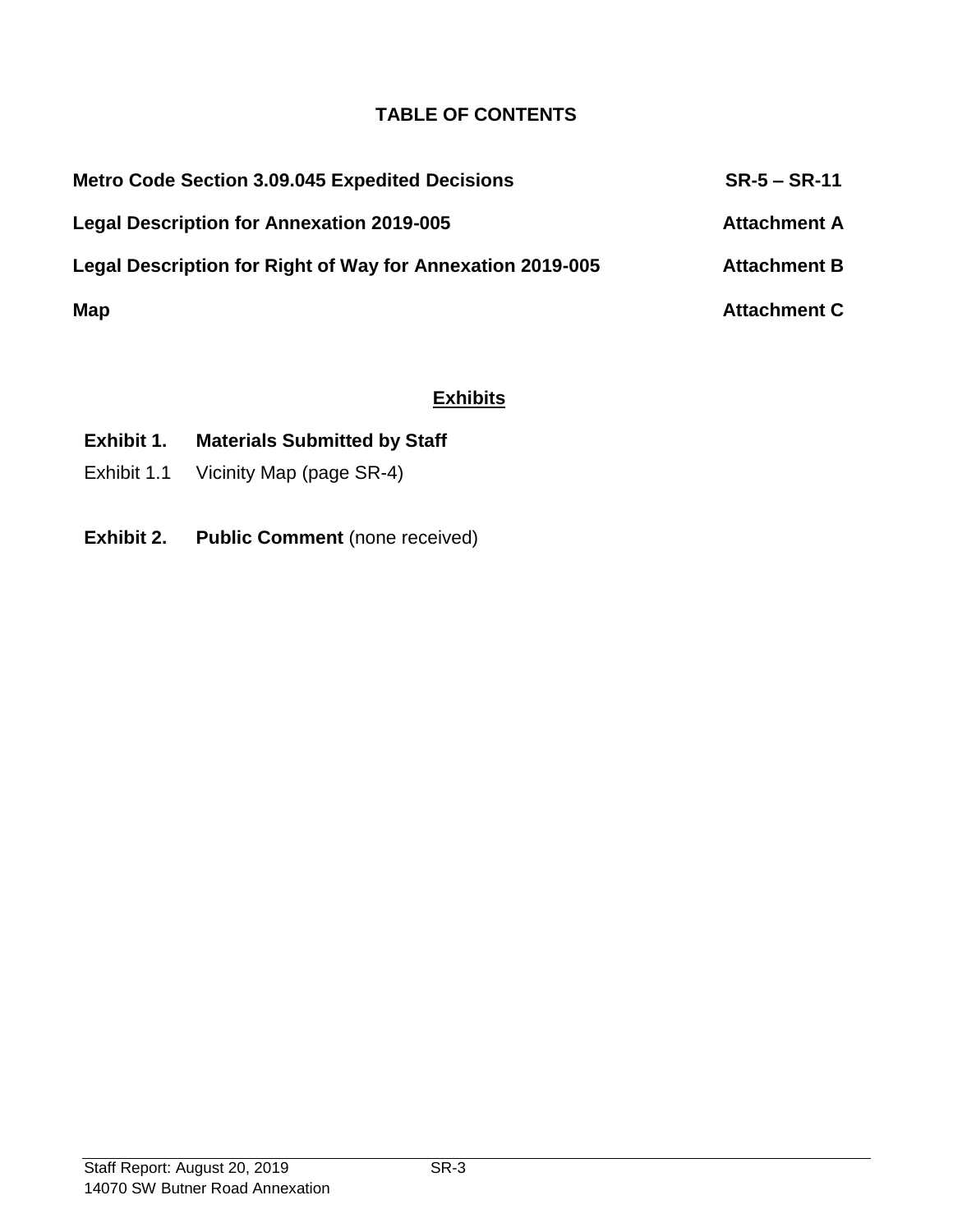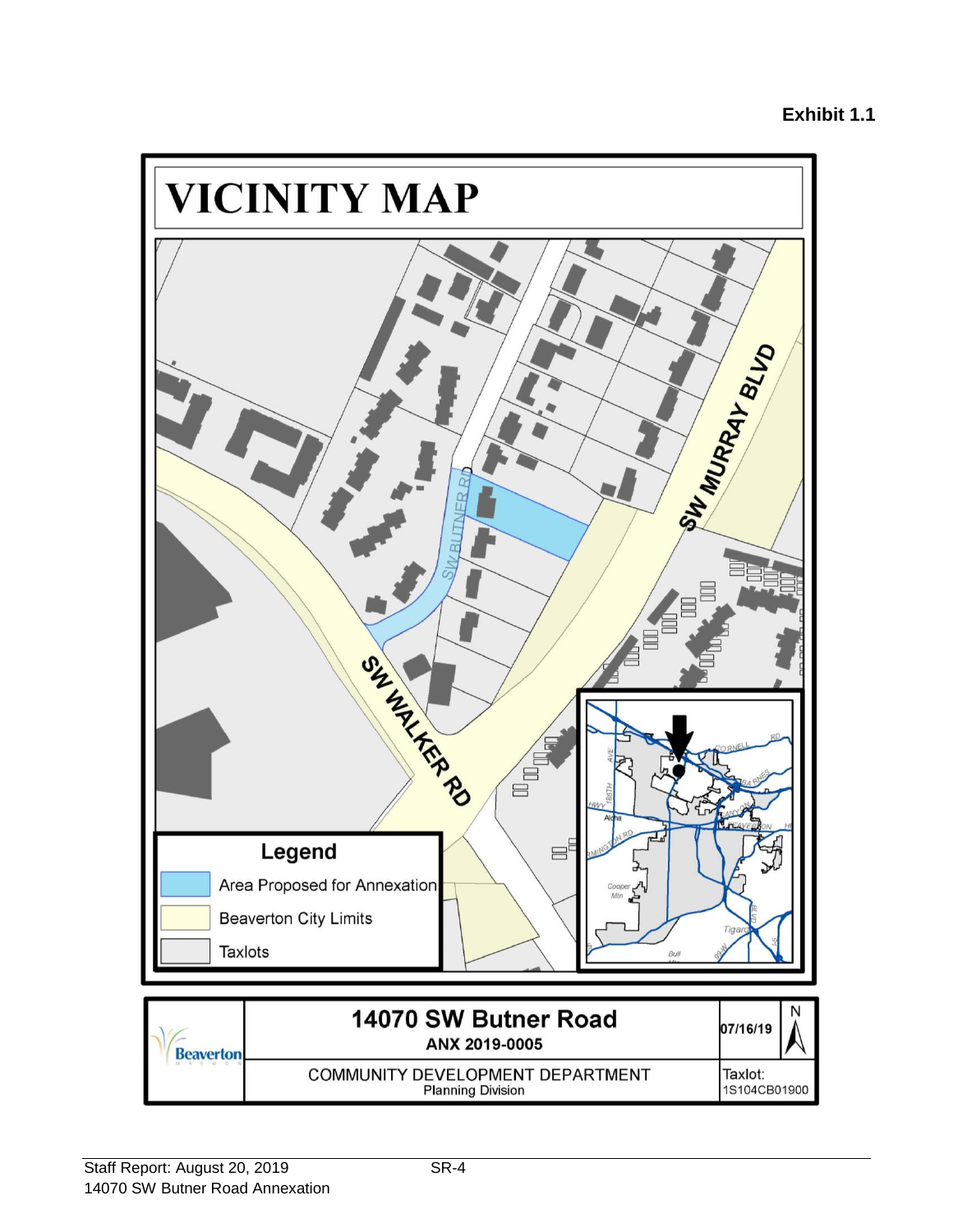#### **ANX2019-0005 ANALYSIS AND FINDINGS FOR ANNEXATION APPROVAL CRITERIA**

#### **Metro Code Section 3.09.045. Expedited Decisions**

*A. The governing body of a city or Metro may use the process set forth in this section for minor boundary changes for which the petition is accompanied by the written consents of one hundred percent of property owners and at least fifty percent of the electors, if any, within the affected territory. No public hearing is required.*

#### FINDING:

The City of Beaverton received a Petition for a Consent Annexation that was signed by one hundred percent of the property owners. There are no additional electors that reside at the property. The City may thus use the expedited decision process for a minor boundary change and no public hearing is required.

#### **Therefore, staff finds that the proposal satisfies Section 3.09.045(A).**

*B. The expedited process must provide for a minimum of 20 days' notice prior to the date set for decision to all necessary parties and other persons entitled to notice by the laws of the city or Metro. The notice shall state that the petition is subject to the expedited process unless a necessary party gives written notice of its objections to the boundary change.*

#### FINDING:

Metro Code Section 3.09.020.J defines necessary party as "any county; city; district whose jurisdictional boundary or adopted urban service area includes any part of the affected territory or who provides any urban service to any portion of the affected territory; Metro; or any other unit of local government, as defined in ORS 195.003, that is party to any agreement for provision of an urban service to the affected territory." On July 23, 2019, 42 days prior to the date set for the first reading of the annexation ordinance, staff mailed notice of the proposal to the necessary parties. The notice stated that the petition is subject to the expedited process unless a necessary party gives written notice of its objections to the boundary change. As of the date of this staff report, no objections have been received.

#### **Therefore, staff finds that the proposal satisfies Section 3.09.045(B).**

- *C. At least seven days prior to the date of decision the city or Metro shall make available to the public a report that includes the following information:*
	- *1. The extent to which urban services are available to serve the affected territory, including any extraterritorial extensions of service;*

#### FINDING:

This staff report was posted on the City's website no later than August 27, 2019, which is seven days prior to the first reading of the annexation ordinance at the September 3, 2019, City Council meeting. The report was also made available for viewing at the Community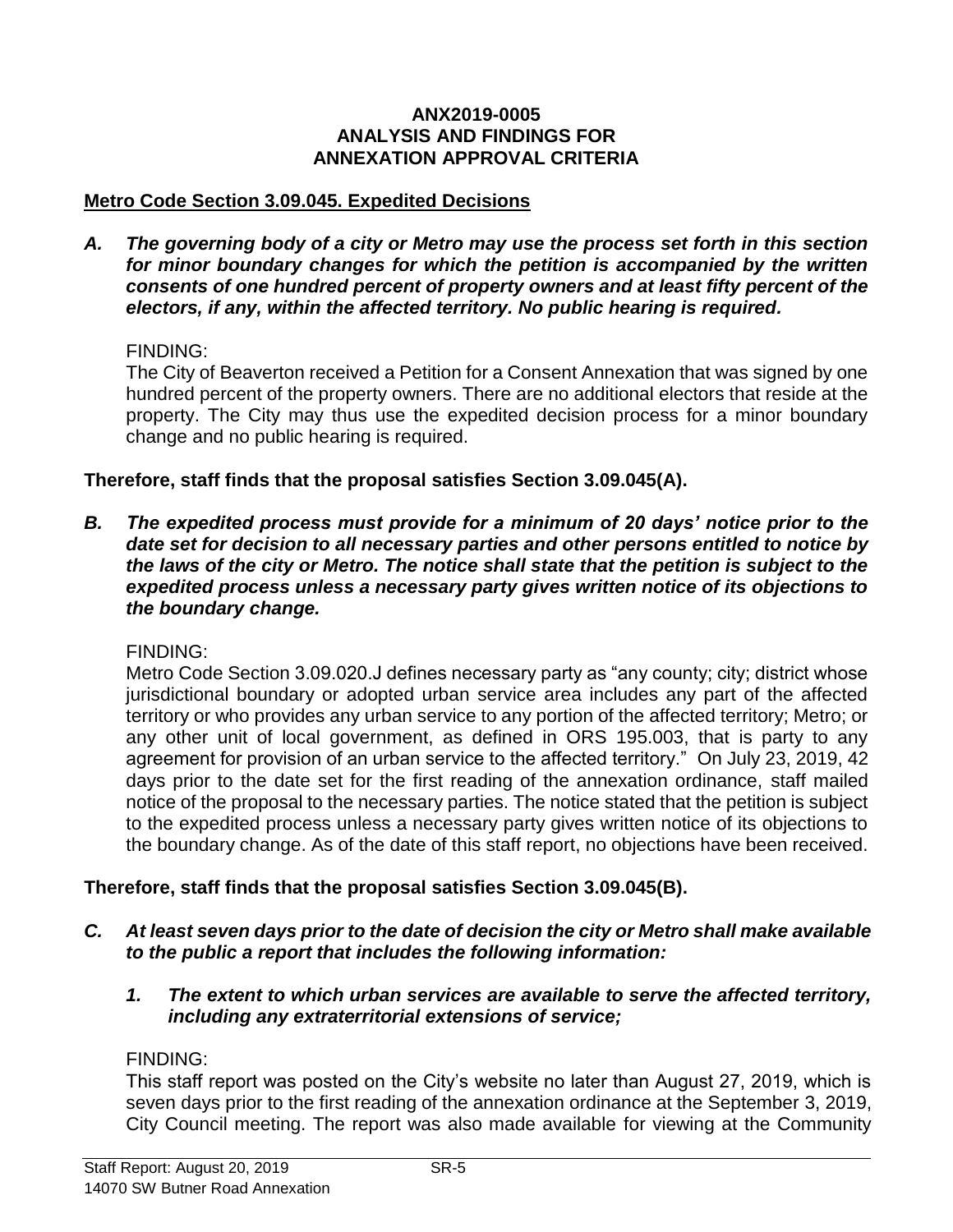Development Department Public Counter by that same date.

Critical and essential urban services are already provided to the subject parcel by the county and area special service districts. Annexation of the property will mean a transfer of some services. The proposed annexation does not entail extraterritorial extensions of city services. More information on each urban service is provided below:

**Public Water:** The subject parcel is within the Tualatin Valley Water District (TVWD) and is served by TVWD. Pipes capable of serving the property exist within SW Butner Road. Pursuant to an intergovernmental agreement between the City of Beaverton and TVWD, and as part of the City's water services transfer program, the City is proposing to withdraw this property from TVWD. Subsequent to annexation, the City of Beaverton will assume responsibility for water service to the subject property. Consistent with the intergovernmental agreement, service area withdrawal from TVWD will not take effect until July 1, 2020.

**Public Sanitary Sewer:** The subject property is not currently connected to the public sanitary sewer system. There is an 8-inch sewer main owned and maintained by the City of Beaverton within SW Walker Road, which is approximately 390 feet southwest of the subject property. There is also an 8-inch sewer main owned and maintained by Clean Water Services in a portion of SW Butner Road that is approximately 390 feet northeast of the subject property. Subsequent to annexation, if a sanitary sewer line is constructed within SW Butner Road to serve the property, the City will assume maintenance responsibility for the extended sanitary sewer line consistent with the intergovernmental agreement between Clean Water Services and the City of Beaverton.

**Stormwater Drainage:** There is an existing open conveyance storm ditch within the adjacent SW Butner Road right of way owned by Clean Water Services and maintained by Washington County. That storm ditch connects to a 12-inch stormwater line owned and maintain by Clean Water Services within SW Butner Road approximately 210 feet to the south of the subject property. Subsequent to annexation, the city will assume maintenance responsibility for any stormwater lines with a diameter of fewer than 24 inches within the annexed portion of SW Butner Road.

**Transportation:** The subject parcel is an interior lot with homes on either side. SW Butner Road in front of the property is a Neighborhood Route. SW Walker Road to the southwest of the property and SW Murray Boulevard to the east of the property are both designated as Arterials on the City's Functional Classification Map. The property has good transportation access and is just over half a mile from a Highway 26 onramp. Because the segment of street in front of the parcel is designated a county numbered street, Washington County will continue to provide street maintenance to that segment after annexation occurs.

**Fire:** Tualatin Valley Fire & Rescue (TVF&R) provides fire and ambulance service to the property. TVF&R is designated as the long-term service provider to this area and will continue to serve the subject property after annexation.

**Schools and Parks:** The proposed annexation is within the Beaverton School District. Because the proposed action does not propose new residential use of the property, school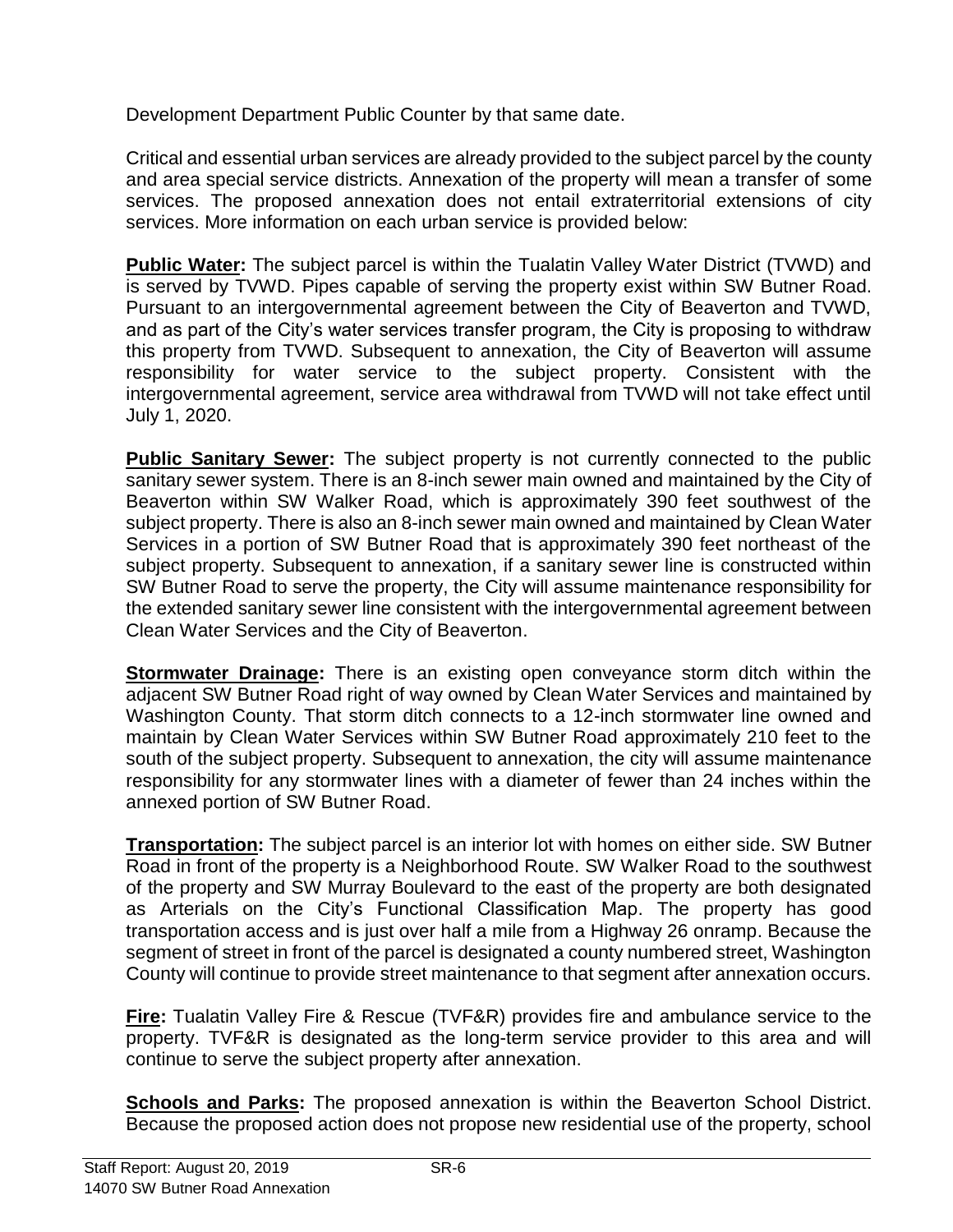enrollment will not be affected by the proposed annexation and no additional service demands will be imposed upon the school district. Potential impacts affecting enrollment would incur if the property is redeveloped in the future. The subject property is within the Tualatin Hills Park & Recreation District. Subsequent to annexation, school district and park district boundaries will remain unaffected.

**Police Protection:** The property to be annexed receives police protection from the Washington County Enhanced Sheriff's Patrol District (ESPD). The property will be withdrawn from the ESPD, and the City of Beaverton will provide police service upon annexation. In practice, whichever law enforcement agency is able to respond first to an emergency does so in accordance with a mutual aid agreement.

**Planning, Zoning, and Building:** Washington County currently provides long-range planning, development review, and building inspection services to the property. Once the annexation becomes effective, the City will conduct all planning and zoning functions associated with the property. The Beaverton land use and zoning district designations will be applied to the 14070 SW Butner Road parcel after annexation by the City of Beaverton pursuant to City of Beaverton Comprehensive Plan procedures and Development Code rules. Those land use and zoning changes will be completed through a separate but concurrent process. No City Comprehensive Plan designations or zoning districts will be applied to the right of way at this time. The County designation will remain in the interim until a City designation and zoning district are applied.

#### *2. Whether the proposed boundary change will result in the withdrawal of the affected territory from the legal boundary of any necessary party; and*

## FINDING:

As part of this annexation proposal, the City of Beaverton is proposing that the property be withdrawn from Tualatin Valley Water District's service territory so the City of Beaverton can assume the role of primary water service provider for the property over time. This action is being proposed pursuant to an agreement that the City has with TVWD to take over water service for specific areas of City.

Additionally, the property will be withdrawn from the Washington County Enhanced Sheriff's Patrol and Urban Road Maintenance Districts. The proposed annexation will not require withdrawal of territory from any other service districts identified as necessary parties, including Clean Water Services, Tualatin Valley Fire & Rescue, and Tualatin Hills Park & Recreation District.

## *3. The proposed effective date of the boundary change.*

#### FINDING:

ORS 222.180 specifies that the date an approved annexation becomes effective is determined by the date the Secretary of State files the jurisdiction's decision with its office. ORS 222.180 also specifies that when annexation proceedings are initiated by a city, the city may specify a later effective date than that determined by the Secretary of State.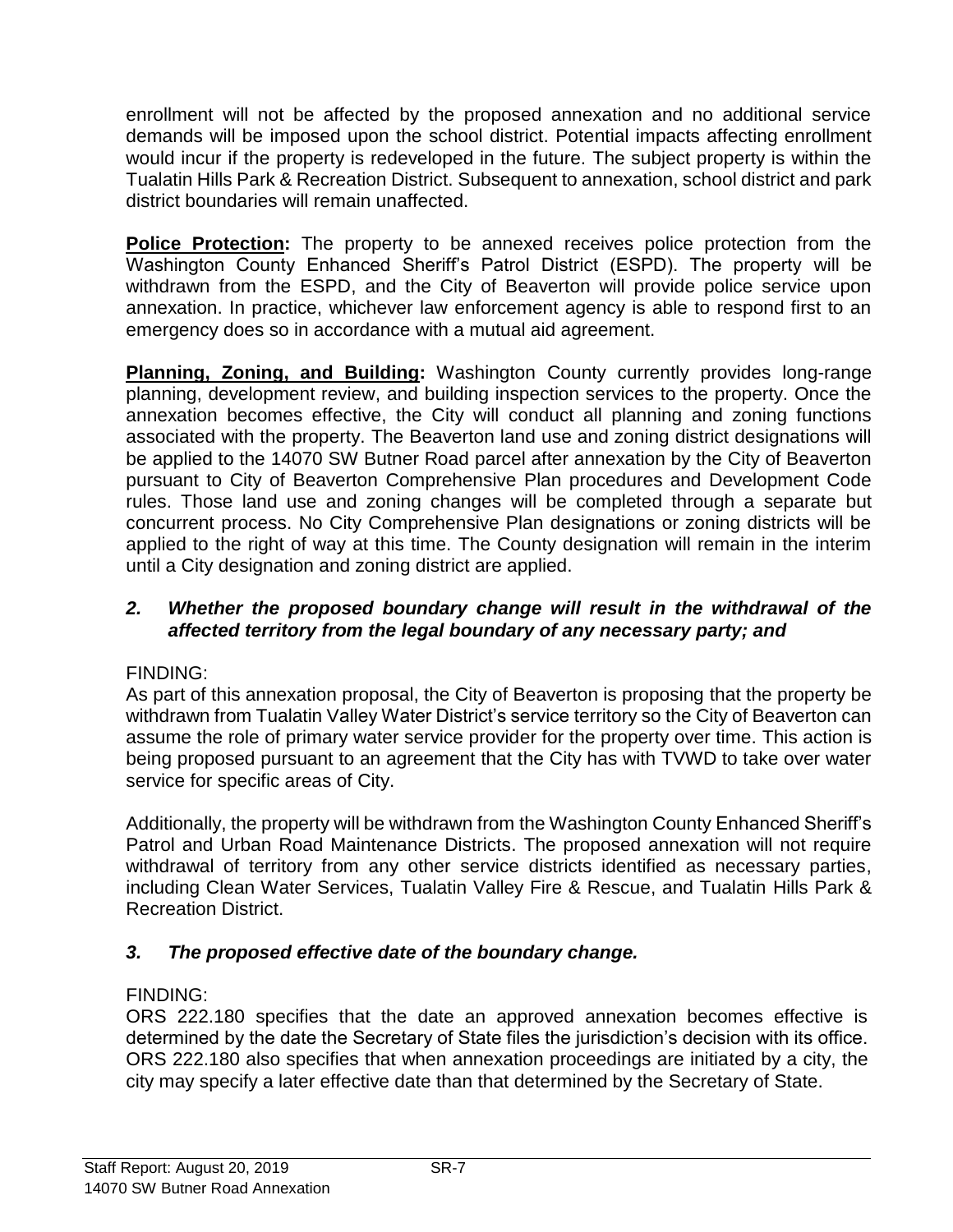The City of Beaverton's annexation process requires that the proposed ordinance receive first and second readings on consecutive City Council meeting dates. Additionally, Section 36 of the City's Charter specifies that city ordinances shall take effect 30 days after their adoption by the Council and approval of the Mayor.

The property and adjacent right of way shown on Exhibit C of the ordinance, and described in Exhibits A and B, are hereby annexed to the City of Beaverton effective upon the date the ordinance is filed with the Secretary of State (as specified by ORS 222.180) or 30 days from the date of the annexation ordinance's adoption, whichever is later.

# **Therefore, staff finds that the proposal satisfies Section 3.09.045(C).**

- *D. To approve a boundary change through an expedited process, the city shall:*
	- *1. Find that the change is consistent with expressly applicable provisions in:*

# *a. Any applicable urban service agreement adopted pursuant to ORS 195.065;*

### FINDING:

Cooperative, urban service, and/or intergovernmental agreements affecting provision of service to the subject property have been established with all critical and essential special district service providers. This includes Clean Water Services, Tualatin Valley Fire & Rescue District, and Tualatin Hills Park & Recreation District.

No other ORS Chapter 195 Urban Service Agreements have been executed that would affect this proposed annexation. This action is consistent with existing agreements.

## *b. Any applicable annexation plan adopted pursuant to ORS 195.205;*

## FINDING:

The City has not submitted or received voter approval for an annexation plan related to this annexation, so this criterion is not applicable.

#### *c. Any applicable cooperative planning agreement adopted pursuant to ORS 195.020(2) between the affected entity and a necessary party;*

## FINDING:

As noted in the findings above, the City has entered into ORS Chapter 195 cooperative agreements with Washington County, Tualatin Valley Fire & Rescue District, Tualatin Valley Water District, and Tualatin Hills Park & Recreation District. These agreements call for coordination of planning activities between each service district and the City. Although annexations are not subject to coordination under the agreement language because annexations do not trigger an immediate change in service provision from the special districts, as necessary parties, the subject districts have been notified of this proposed annexation.

## *d. Any applicable public facility plan adopted pursuant to a statewide*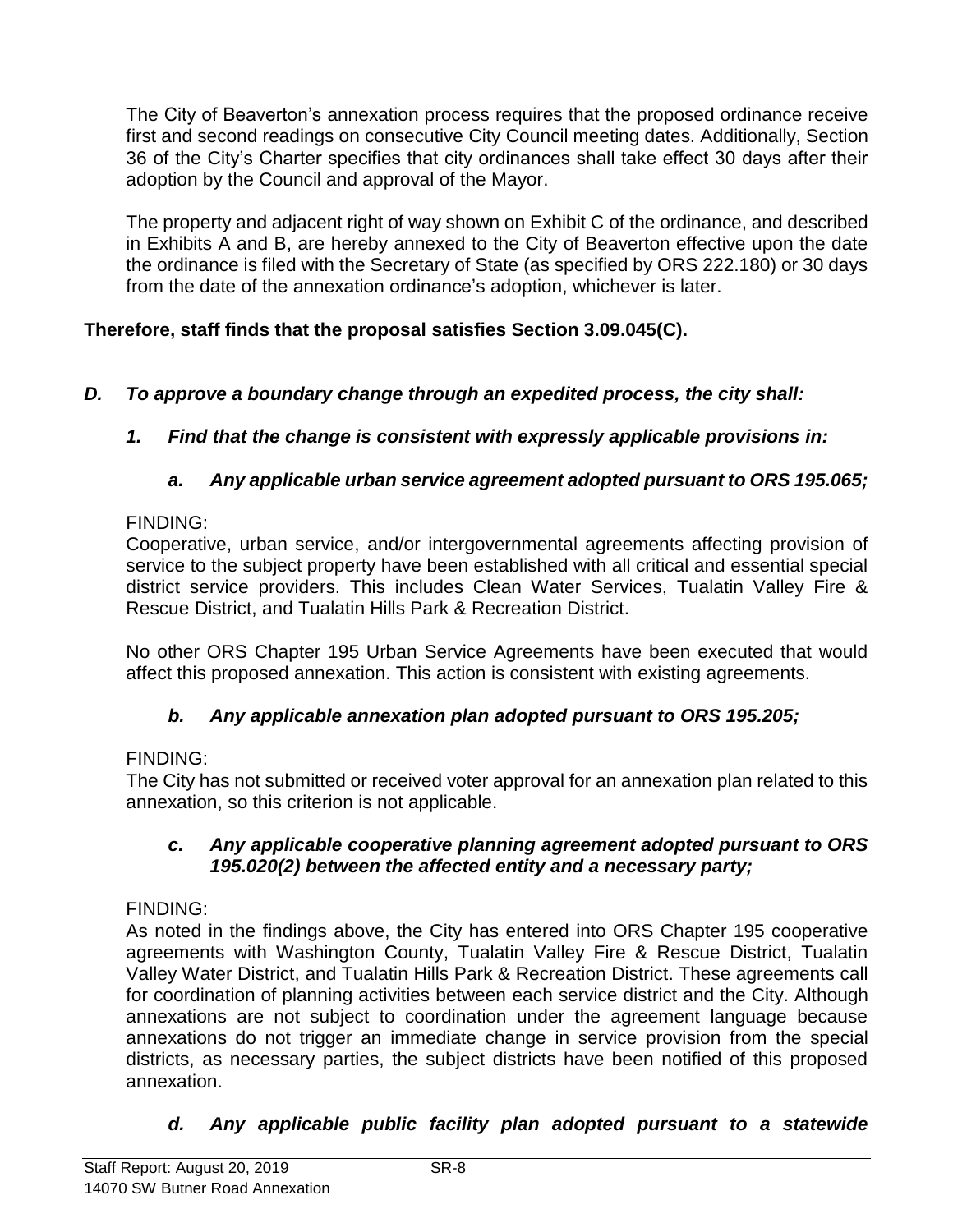### *planning goal on public facilities and services;*

#### FINDING:

The city's public facilities plan consists of the Public Facilities and Services Element of the Comprehensive Plan, the Transportation Element of the Comprehensive Plan, the City's Capital Improvements Plan, and the most recent versions of master plans adopted by providers of the following facilities and services that exist in the city: stormwater drainage, potable water, sewage conveyance and processing, parks and recreation, schools, and transportation. Where a service is provided by a jurisdiction other than the City, by adopting the master plan for that jurisdiction as part of its public facilities plan, the City has essentially agreed to abide by any provisions of that master plan. Staff could not identify any provisions in the Washington County Public Facilities Plan or special district plans applicable to the proposed annexation.

### *e. Any applicable comprehensive plan;*

#### FINDING:

Staff reviewed both City and County comprehensive plan documents found three applicable plans, described below.

**City of Beaverton Comprehensive Plan:** There is one policy in the City's Comprehensive Plan that is relevant to annexations. Policy 5.3.1.d states that "the City shall seek to eventually incorporate its entire Urban Service Area." The subject property and adjacent right of way are within the Assumed Urban Services Area, which is Figure V-1 of the Comprehensive Plan. The annexation proposal is therefore consistent with the City's Comprehensive Plan.

**Washington County Cedar Hills-Cedar Mill Community Plan:** The subject site is located within the boundaries of Washington County's Cedar Hills-Cedar Mill Community Plan, which is one of a number of planning elements that together comprise the Washington County Comprehensive Plan. Staff reviewed this plan and did not find any policies relevant to the proposed annexation.

**Washington County Comprehensive Framework Plan for the Urban Area:** There are two policies in Washington County's Comprehensive Framework Plan for the Urban Area that are relevant to annexations. The relevant policies are:

*Policy 3, Intergovernmental Coordination: It is the policy of Washington County to effectively coordinate its planning and development efforts with federal, state, and other local governments and special districts to ensure that the various programs and activities undertaken by these bodies are consistent with the County Comprehensive Plan; and*

*Policy 15, Roles and Responsibilities for Serving Growth: It is the policy of Washington County to work with service providers, including cities and special service districts, and Metro, to ensure that facilities and services required for growth will be provided when needed by the agency or agencies best able to do*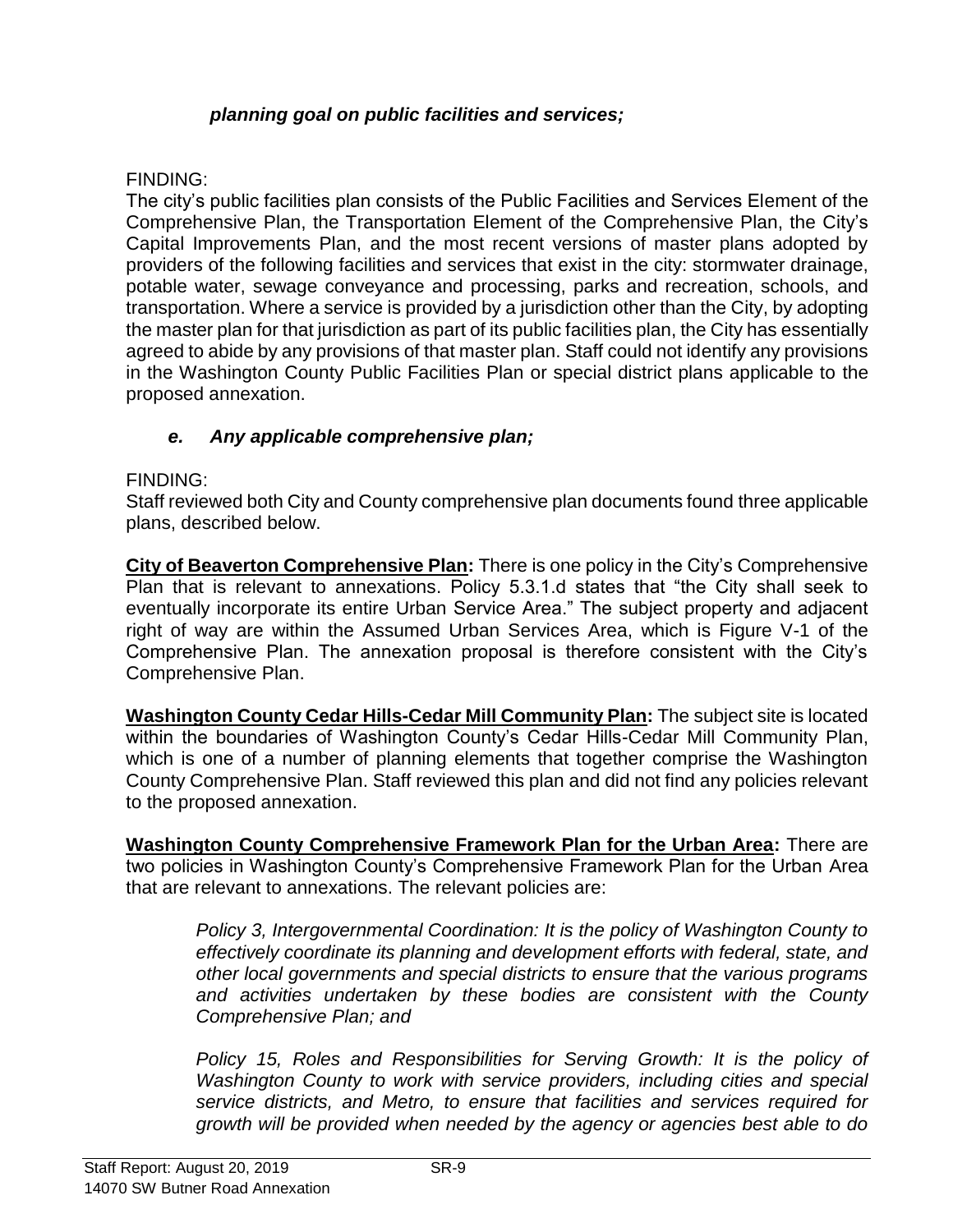### *so in a cost effective and efficient manner.*

Subsequent to annexation, the City of Beaverton will apply its comprehensive plan and zoning district designations to the subject property. Selection of the appropriate designations will be dictated by the City of Beaverton pursuant to City of Beaverton Comprehensive Plan procedures and Development Code rules.

# *f. Any applicable concept plan; and*

### FINDING:

There are no concept plans for the area of the proposed annexation so this criterion is not applicable.

### *2. Consider whether the boundary change would:*

#### *a. Promote the timely, orderly, and economic provision of public facilities and services;*

### FINDING:

Changes that affect public facility and service provisions to individual properties are generally subject to agreements between the City of Beaverton, Washington County, and special districts. These agreements are adopted and periodically updated to address which urban service provider will assume responsibilities for service in the event of a boundary change. By entering into these agreements and through the adoption of planning documents, the City and its service district partners have attempted to ensure that the provision of services subsequent to the proposed boundary change will be timely, orderly, and economically viable.

## *b. Affect the quality and quantity of urban services; and*

#### FINDING:

Responsibilities pertaining to the provision of public facilities and services will either remain unchanged or transfer to the City. In general, because cities provide services on an urban scale, they can provide services at a level equal to or higher than what is provided in unincorporated areas. Annexation to the City of Beaverton will therefore retain or enhance the quality and quantity of urban services for the annexed area.

## *c. Eliminate or avoid unnecessary duplication of facilities or services.*

#### FINDING:

This staff report identifies which agency will be responsible for the provision of urban services in this area. The City and service providers have agreements that specify which agency provides services and these agreements therefore fulfill the role of eliminating duplication.

## **Therefore, staff finds that the proposal satisfies Section 3.09.045(D).**